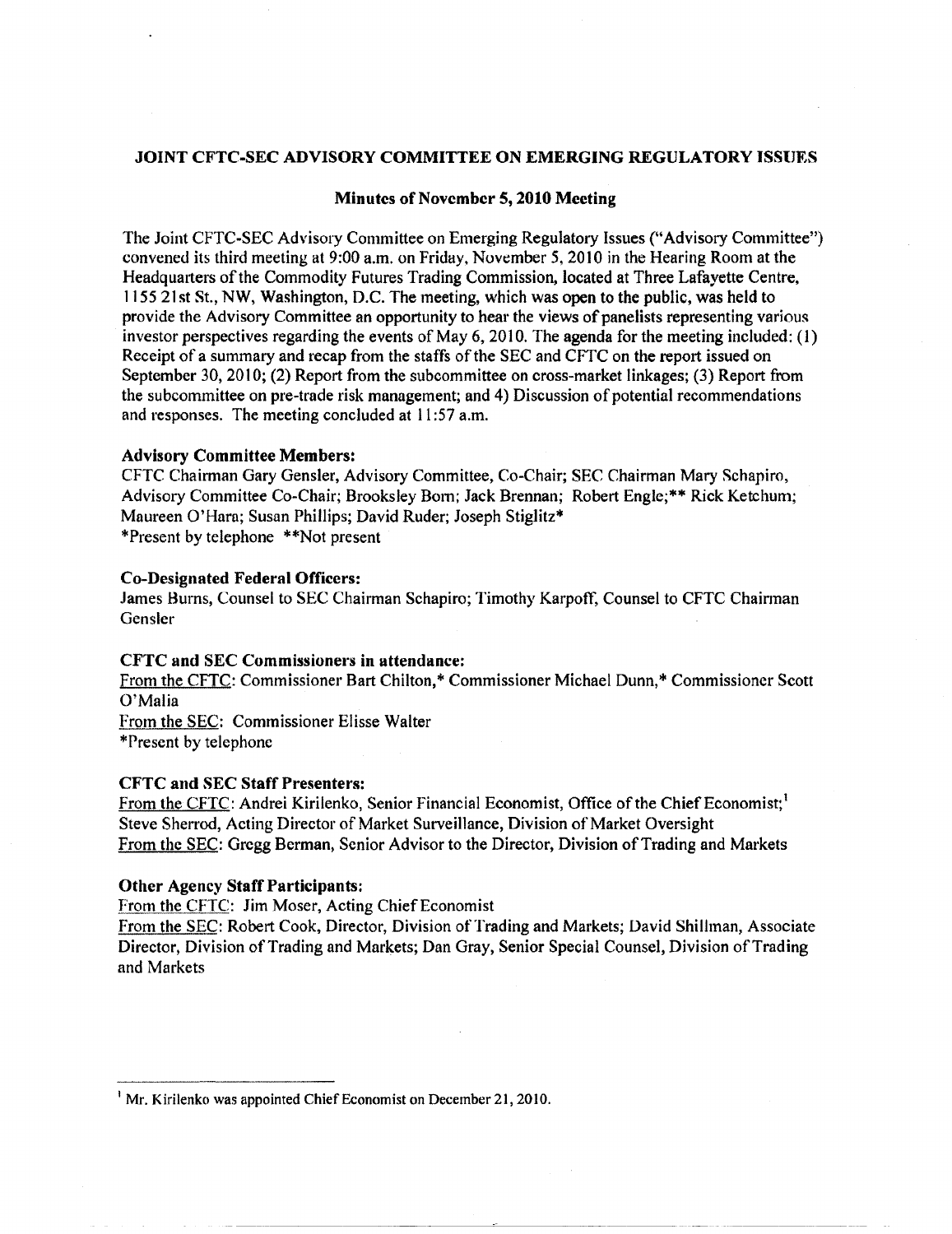# T. OPENING REMARKS

Chairman Gensler called the meeting to order at 9:05 a.m. Chairman Schapiro presented opening remarks in which shc described certain recent actions of the SEC relevant to the work of the committee including approval of a pilot project by the national exchanges and FINRA to pause trading in a security when its price moves more than ten percent in five minutes, rules providing clarity when clearly erroneous trades are broken, and planned rules regarding the use of stub quotes and market wide circuit breakers. Chairman Gensler presented opening remarks in which he expressed interest in hearing the committee's views on (i) how market integrity should be protected both in light of the May 6 market events and changing technology: (ii) what, if any, additional risk protection should be considered with regard to the use of algorithmic and high-frequency trading; (iii) should exchanges and executing brokers be required to update risk mechanisms including, in particular, rules for market pauses; (iii) the CFTC's recent actions including an advance notice of proposed rulemaking regarding disruptive trading practices.

# II. PRESENTATIONS BY CFTC AND SEC STAFF

Andrei Kirilenko of the CFTC and Gregg Berman of the SEC made a presentation summarizing the major themes of a report, *Findings Regarding the Market Events of May 6, 2010, Report of* the Staffs of the CFTC and SEC to the Joint Advisory Committee on Emerging Regulatory Issues (September 30, 2010). Mr. Kirilenko discussed three thematic aspects of the market events of May  $6, 2010$ : (i) overall market uncertainty; (ii) a large sell program event in the E-Mini contract; and (iii) the propagation of volatility to other markets and securities. Mr. Berman discussed how the events ofthat day related to the equity markets, including (i) linkages between the futures and equity markets; (ii) the finding that equity market liquidity providers and market makers pulled back from participation in the market in response to the May 6, 2010 market volatility resulting in very disorderly prices; (iii) the finding that the market conditions on May 6, in conjunction with the use of automatically generated "stub quotes", resulted in the execution of some trades at absurd prices such as a penny or one-hundredth of a penny; (iv) the impact of high-frequency trading; and (v) the capacity of public market data feeds to keep up with highly volatile conditions.

Steve Sherrod of the CFTC discussed the CFTC's recent proposed rule conceming market manipulation of swaps and advance notice of proposed rulemaking regarding disruptive trading practices.

Committee discussion of the staff presentations addressed issues including the latency time and content of public and proprietary market data feeds, the characteristics and parameters of trading algorithms in relation to avoiding future market disruptions of the sort that occurred on May 6, 2010, and potential measures to reduce the incidence of erroneous trades.

# Ill. REPORTS OF CROSS-MARKET LINKAGES AND PRE-TRADE RISK MANAGEMENT SUBCOMMITTEES

Committee member Ketchum presented a report on the activities of the Pre-Trade Risk Management Subcommittee. He stated that the subcommittee had held several phone

------ - --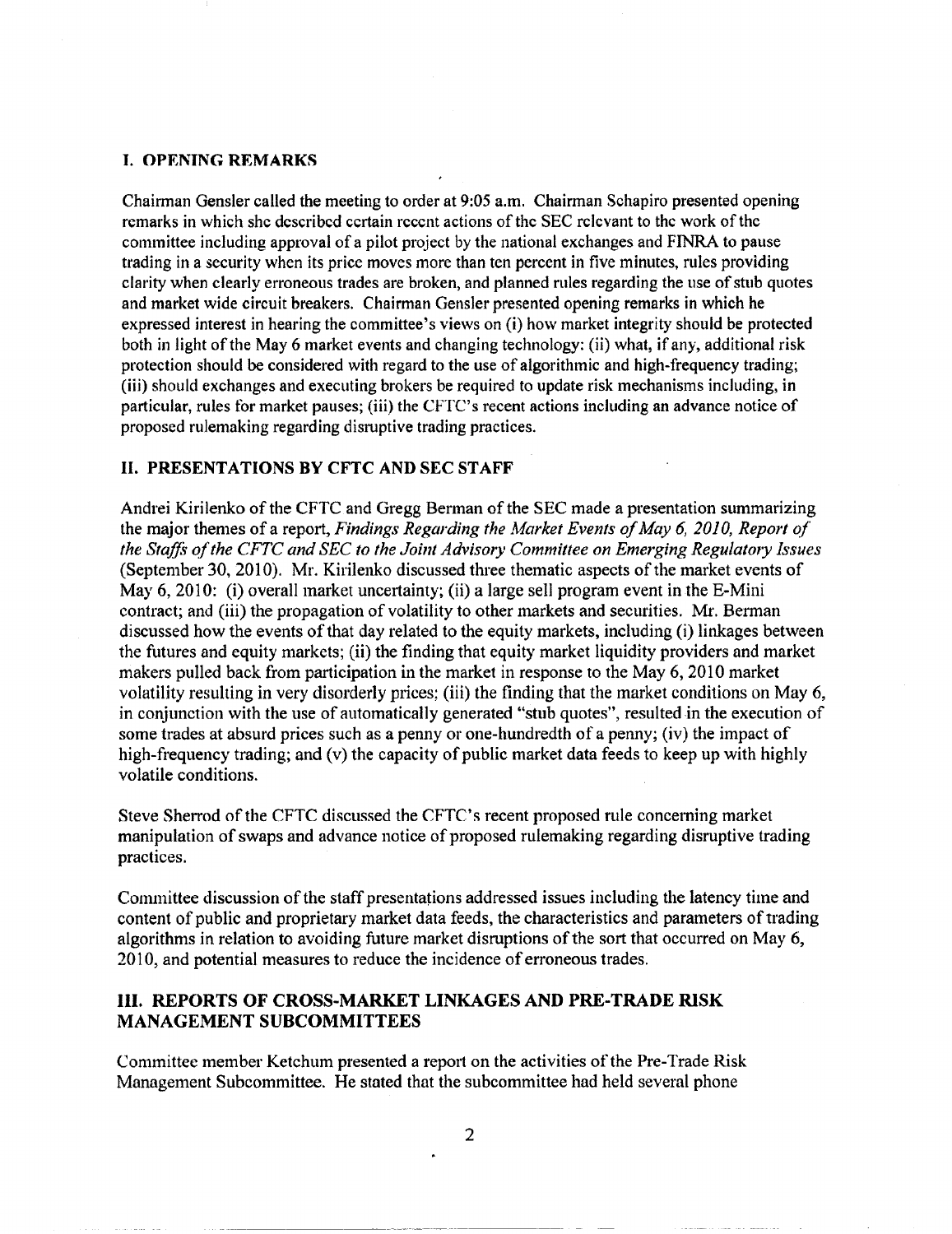conversations whose purpose was to clarify the subcommittee members' view ofthe market environment that existed on May 6, 2010 and continues at and to identify issues. He noted that both subcommittees had identified issues that cut across the boundaries of the two subcommittees.

Mr. Ketchum stated that the equity markets were characterized by  $(i)$  significant fragmentation with something like 30% of trading occurring outside of organized exchanges but tending to flow back to organized exchanges in times of pressure and volatility; (ii) commodification of markets resulting in pricing constraints on the ability of markets to encourage entities to serve as liquidity providers and market makers; (iii) high levels of high-frequency and electronic trading that sometimes result in levels of message traffic that create delays and inconsistency in the dissemination of market data; (iv) proliferation of algorithmic trading. He stated that these market characteristics create challenges from the standpoint of liquidity problems that can result in very significant market volatility and that because of the speed of trading uncertainly becomes a major factor affecting the behavior of the market. He stated that these developments have also increased the already significant interrelationship among the various US securities and derivatives markets.

Committee member Brennan reported for the Cross-Market Linkages Subcommittee. He stated that this subcommittee focused on (i) investor confidence; (ii) trading halts and pauses and the complications posed for such policies in intenelated markets; (iii) transparency and fair and equal market access including issues relating to collocation; (iv) what responsibilities should come with direct or sponsored access, or other privileged access, to markets; and (v) potential problems of "empty books" or "false liquidity" in markets characterized by high-frequency trading.

The subcommittee presentations were followed by a general discussion of the issues raised by the presenters.

## IV. **CLOSING DISCUSSION**

Chainnan Gensler requested that committee members inform the agency staffs of their availability for a committee meeting in early January. He asked the members to return with recommendations regarding the May 6, 2010 market events. Minutes of the previous meeting were approved. The meeting was adjourned at 11:57 a.m.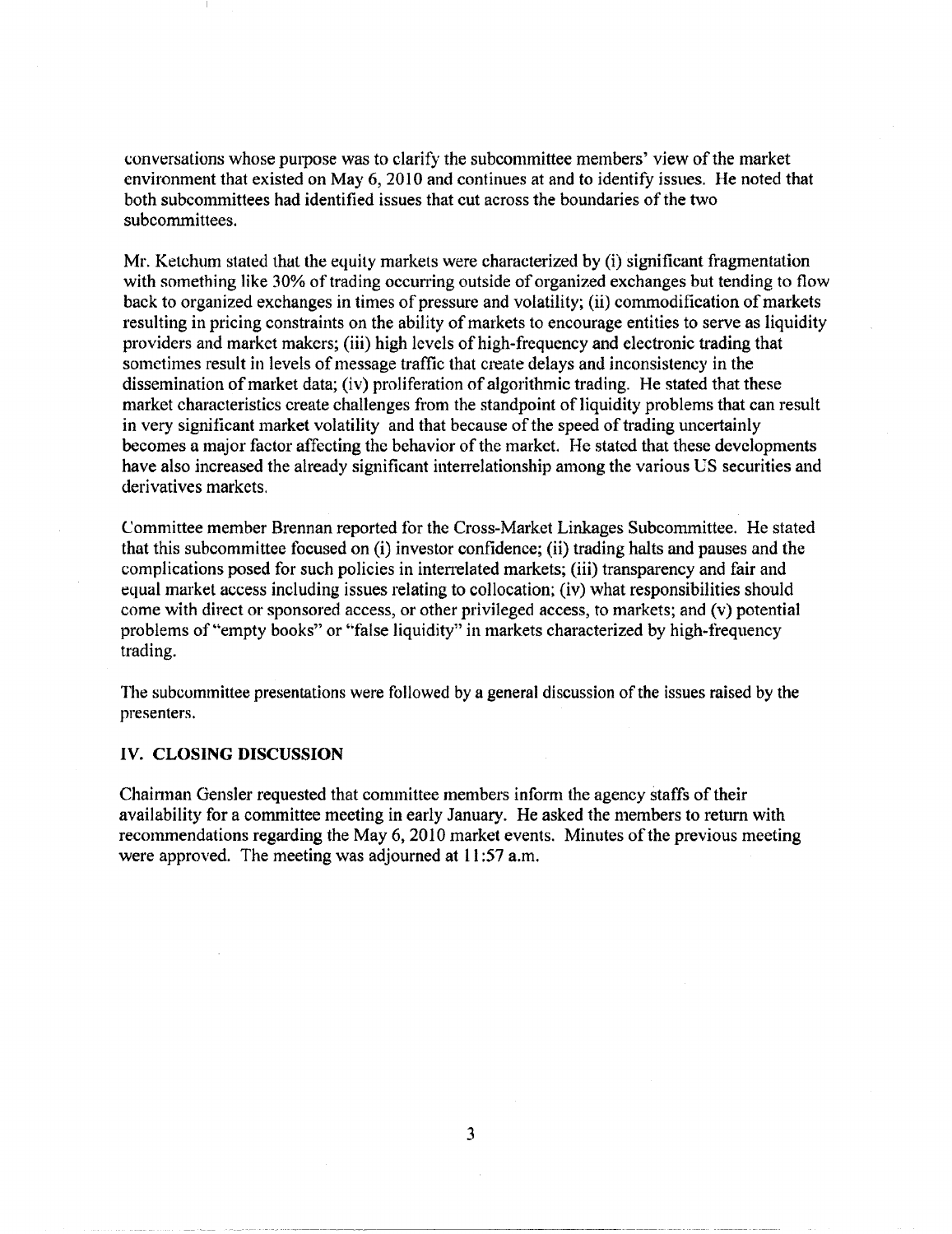# **CO-CHAIR CERTIFICATION**

I hereby certify the accuracy of this record of the proceedings of the Joint CFTC-SEC Advisory Committee on Emerging Regulatory Issues.

Gary Gensler, CFTC Chairman Advisory Committee Co-Chair I

 $\frac{1}{2}$ /1]  $\frac{1}{\text{Date}}$